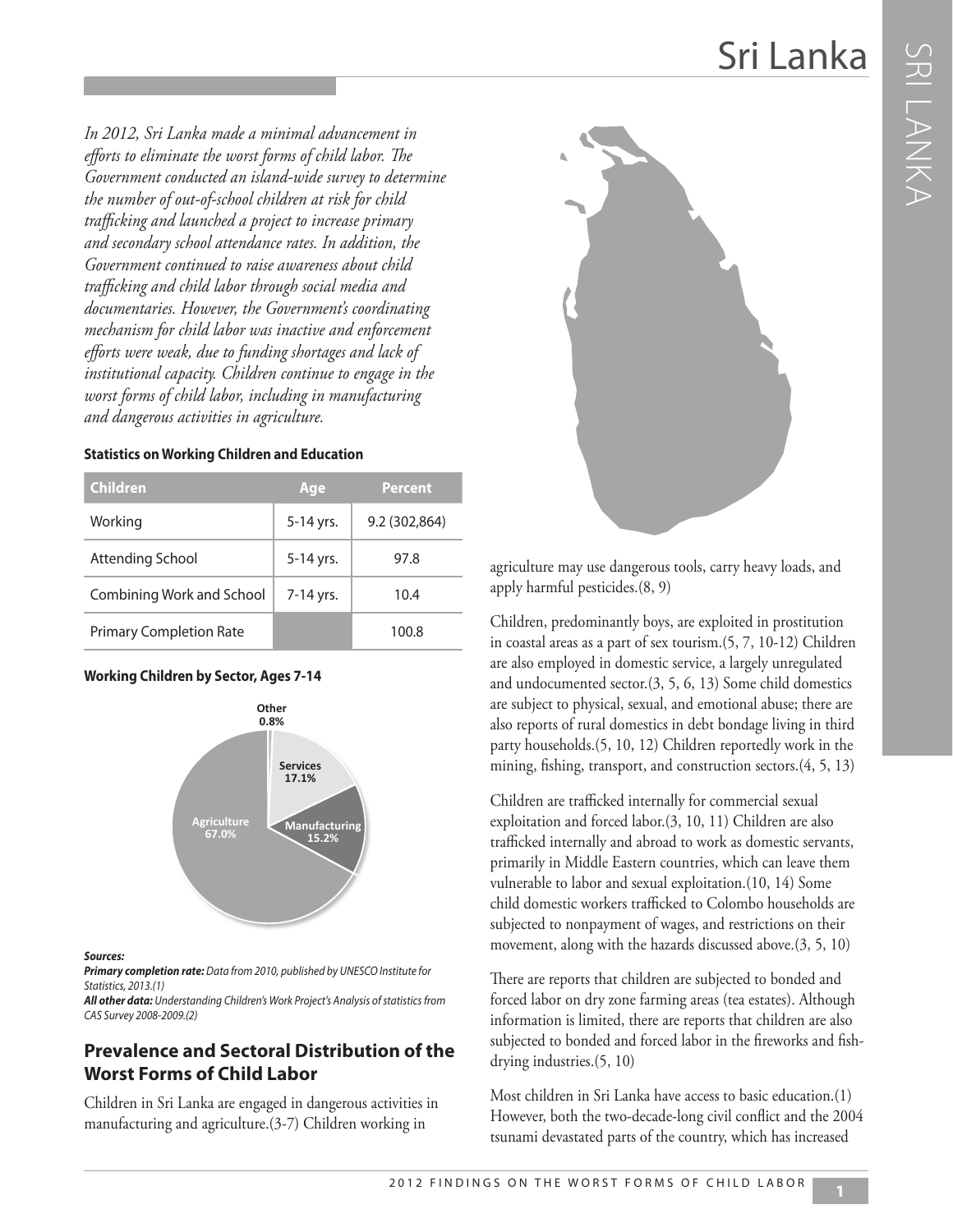educational disparities in the affected areas.(15-17) In the former conflict and tsunami affected areas of the Northern and Eastern provinces, security issues, acute teacher shortages, and the charging of school fees remain a problem, primarily for children from poor families. In addition, thousands of school children remaining in Welfare Camps lack access to continuous and quality education.(18, 19)

There are reports of children working on the streets, but specific on hazards is unknown.(4-6, 13)

## **Laws and Regulations on the Worst Forms of Child Labor**

The Employment of Women, Young Persons, and Children Act sets the minimum age for employment at 14 and the minimum age for employment in hazardous work at 18.(3- 5, 20) The Government has a hazardous work activities list that includes the 51 occupations and/or working conditions in which child labor is most prevalent, with the exception of domestic service.(4)

### **International Conventions and Selected Laws on Child Labor and Education**

|  | C138, Minimum Age                                                                             |     |
|--|-----------------------------------------------------------------------------------------------|-----|
|  | C182, Worst Forms of Child Labor                                                              |     |
|  | <b>CRC</b>                                                                                    |     |
|  | <b>CRC Optional Protocol on Armed</b><br>Conflict                                             |     |
|  | CRC Optional Protocol on the Sale<br>of Children, Child Prostitution and<br>Child Pornography |     |
|  | Palermo Protocol on Trafficking in<br>Persons                                                 | No  |
|  | Minimum Age for Work                                                                          | 14  |
|  | Minimum Age for Hazardous<br>Work                                                             |     |
|  | <b>Compulsory Education Age</b>                                                               | 15  |
|  | Free Public Education                                                                         | Yes |

Children under age 14 may engage in light work on family-run farms or as a part of their technical education, as long as their employment does not prevent them from attending school.(21)

The minimum age for voluntary recruitment in the armed forces is 18; there is no conscription into the military.(22) The Penal Code criminalizes and prescribes penalties for individuals who engage children younger than age 18 in debt bondage, forced labor, slavery, armed conflict, or trafficking.(23) The Penal Code also criminalizes and prescribes penalties for individuals who engage children younger than age 18 in pornography and prostitution.(24, 25)

Education in Sri Lanka is compulsory and free until the age of 15.(6) However, there are cases where school fees are extracted from families.(18) In addition, many schools in areas with high rates of returnees from the conflict have insufficient classrooms and teachers, damaged infrastructure, and low school attendance due to the lack of adequate transport facilities.(26) Children unable to access school are particularly vulnerable to the worst forms of child labor.

# **Institutional Mechanisms for Coordination and Enforcement**

The National Steering Committee on Child Labor (NSC) coordinates the implementation of the Roadmap to End the Worst Forms of Child Labor (2011-2016), the Government's key mechanism for the elimination of the worst forms of child labor.(6, 7, 27) Chaired by the Secretary of the Ministry of Labor and Labor Relations (MOLRR), the NSC includes representatives from key government agencies, employer and workers' organizations, the ILO, UNICEF, and other NGOs.(6) The NSC met for the first time in January 2012; research was unable to determine the meeting outcomes. Nonetheless, funding and administrative deficits rendered the NSC inactive over the reporting period.(6)

The National Child Protection Authority (NCPA) is an independent agency under the MOLRR's Women and Children's Affairs Division. It shares responsibility with the NSC for coordinating actions to protect children, including protecting them against the worst forms of child labor.(5, 6) This body's mandate includes formulating policies and enforcing laws on child abuse and exploitation, coordinating groups that combat child abuse and exploitation, and conducting research and mobilizing resources.(4, 28) The NCPA is mandated to assist children who are victims of physical and sexual abuse, sexual exploitation, and armed conflict.(28)

The Government of Sri Lanka addresses child trafficking through the National Anti-Trafficking Task Force's (NTF) National Action Plan. The NTF is charged with coordinating governmental ministries, departments, law enforcement and civil society anti-trafficking interventions; reviewing related legislation; and recommending legal and policy reforms on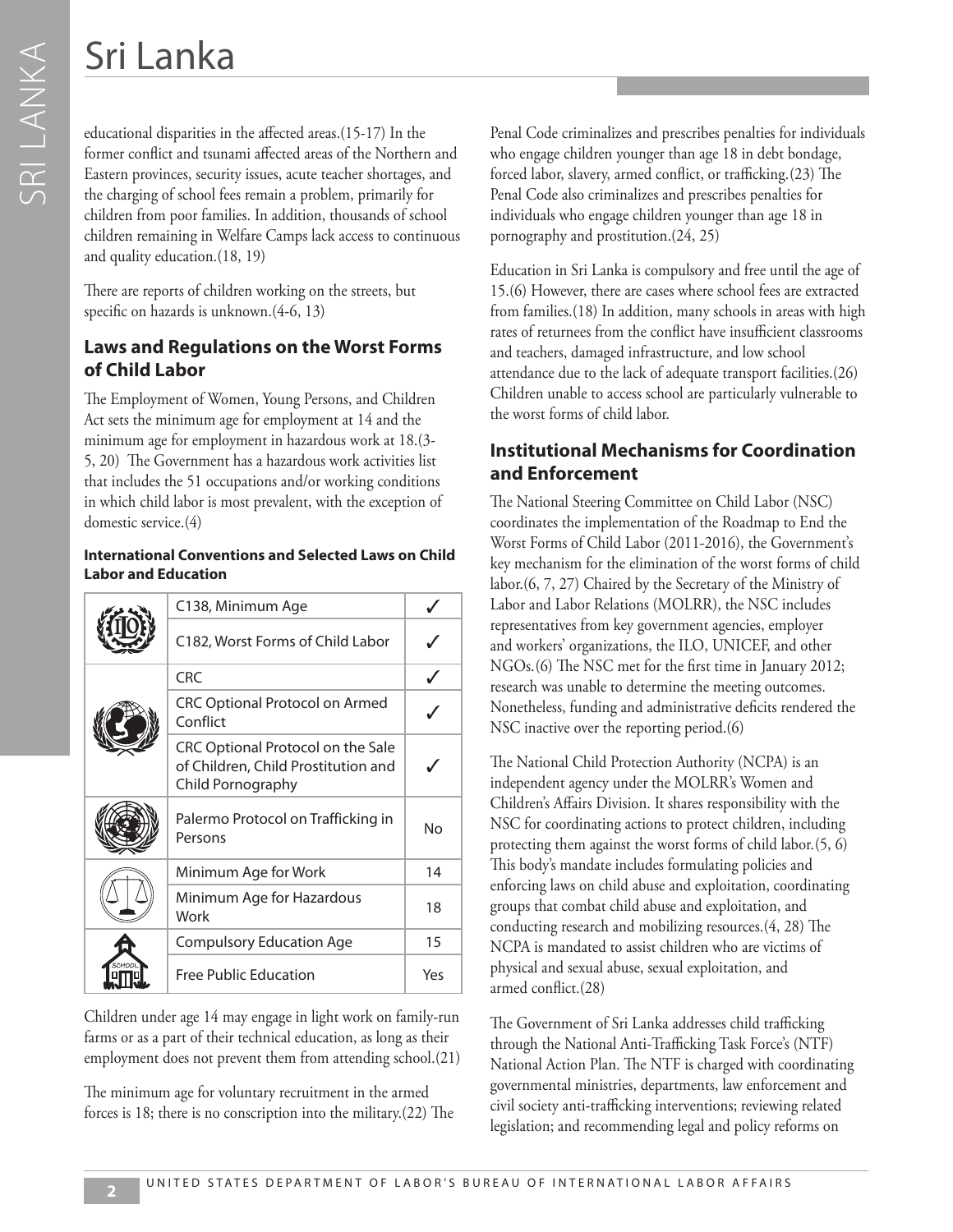the country's response to trafficking in persons.(6, 12, 29) In 2012, the NTF and Ministry of Child Development and Women's Affairs (MCDWA) established a center for victims of trafficking, engaged in monitoring child trafficking, and organized awareness-raising and training programs on child trafficking.(6, 12)

The NCPA and the Women and Children's Bureau of the Sri Lankan Police (WCBSLP) are the key agencies responsible for coordinating the efforts to combat child trafficking, forced child labor, the commercial sexual exploitation of children, and the involvement of children in illicit activities.(4, 6, 28) The NCPA's Police Unit employs approximately 40 officers responsible for investigating complaints. In addition, the NCPA has child protection officers based in district-level offices that focus on the prevention of child related crimes and victim protection.(6)

The NCPA and WCBSLP work closely with the MOLRR's Department of Labor (DOL), which has legal authority to enforce child labor laws.(5, 6) The DOL's labor inspectorate employs 453 labor officers to enforce all labor laws, including those related to child labor.(6) The DOL and its district-level offices have existing mechanisms in place for the public to use when filing complaints on child labor.(6)

The WCBSLP enforces laws on child labor, child trafficking, and commercial sexual exploitation of children. The WCBSLP has 45 officers and 43 branch operations throughout the country.(6) In the remaining police stations without WCBSLP representation, the officers in charge oversee functions of the division.(4, 6) Children found during inspections are referred to the Department of Probation and Child Care Services (DPCCS), under the MCDWA, by the court.(6) Under the direction of the DPCCS, case workers refer child laborers and children involved in commercial sexual exploitation and trafficking to psychosocial and protection services, including four shelters and two national training and counseling centers. These centers provide victims with medical, legal, psychosocial, life skills, and vocational skills training.(10, 12, 30)

Complaints on child labor, child commercial sexual exploitation, and child trafficking violations can be made via a hotline to the WCBSLP and the NCPA. Both the WCBSLP and the NCPA face a shortage of funds that affects their ability to carry out their mandate.(6)

During the reporting period, the DOL conducted more than 63,000 labor inspections and received 209 child labor complaints.(6) Eight children were removed or assisted as a result of the inspections. Among the complaints received

and filed by the DOL, eight violated the child labor law. The outcome of these cases is still pending.(6)

The NCPA carried out four investigations on reported cases of child trafficking during the reporting period. The outcome of these cases is still pending.(12) The Attorney General also filed indictments in two complaints related to the commercial sexual exploitation of children.(12) Information on the total number of child trafficking and commercial sexual exploitation cases received by the NCPA during the reporting period was not available. The WCBSLP received 25 child trafficking complaints, but information on the number of violations incurred or cases filed was not available.(6)

The DOL conducted training of trainer programs for 80 labor enforcement officers and revised the handbook on labor laws to include hazardous labor regulations.(12) In addition, the DPCCS trained probation officers on the management of child abuse, child labor, and child trafficking cases.(12) Nonetheless, government officials maintain that DOL's capacity to enforce hazardous occupation regulations is weak; the officers need training on approaches to identifying children who are engaged in hazardous occupations.(6)

The Government of Sri Lanka acknowledges and is committed to investigating allegations of previous recruitment and the use of children in armed conflict by non-state armed forces. While some recruiters of child soldiers were killed during the conflict, research has found no evidence of prosecutions and convictions of living survivors who violated the law on children and armed conflict.(31-33)

The NCPA continues to investigate the whereabouts of missing children.(33) In addition, as of April 2012, the Family Tracing and Reunification Unit of the Northern province had registered 736 tracing applications from families of missing children since 2009, the majority of whom were recruited by the Liberation Tigers of Tamil Eelam. Of these children, 139 have been matched and referred to the Unit; 42 have been reunited with their family.(33)

### **Government Policies on the Worst Forms of Child Labor**

The Government's child labor policy is the Roadmap to End the Worst Forms of Child Labor (2011-2016). The Roadmap specifies time bound goals, including developing and/or strengthening the management, coordination, implementation, resource mobilization, and reporting of programs that will lead to the elimination of the worst forms of child labor.(7) The Roadmap also provides district-level mainstreaming strategies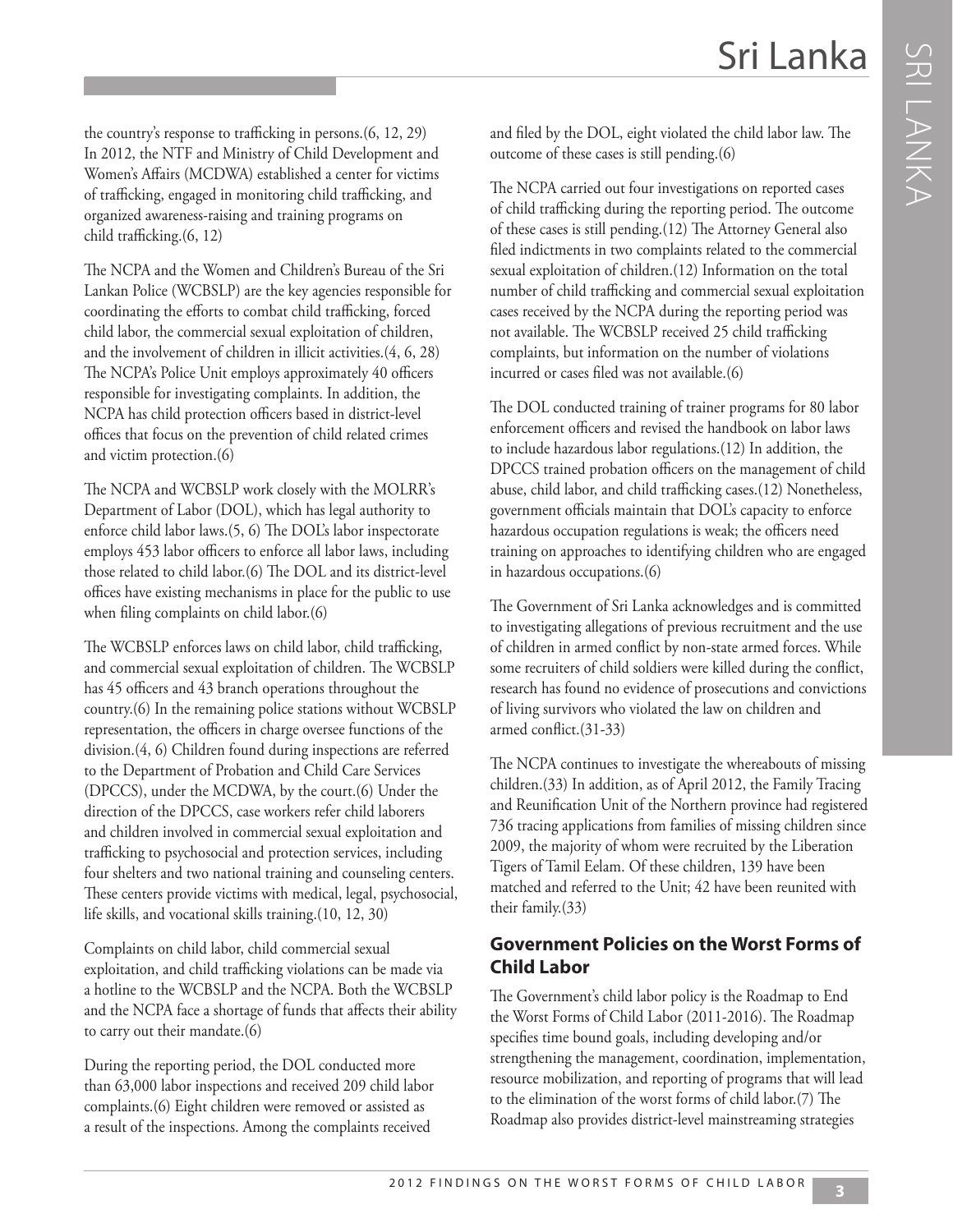to address specific sectors of child labor, including armed conflict, plantations, fisheries, and tourism. In addition, the Roadmap outlines strategies to include child labor issues within social protection and education goals.(7, 34)

The formation of the Roadmap's goal of child labor elimination by 2016 relied heavily on data from a 2008-2009 government survey on child labor that excluded the Northern province of Sri Lanka.(7) Although child labor rates in the rest of the country were low, the lack of recent child labor data on the Northern province could indicate a need to coordinate additional efforts prior to achieving the Roadmap's goal of complete elimination of the worst forms of child labor by 2016.

During the reporting period, the Ministry of Education (MOE) began implementation of a National Education Sector Development Framework and Program (ESDFP) (2012- 2016) to increase the equitable access, quality, and delivery of education.(6) In addition, the ESDFP aims to support accelerated learning and non-formal education for drop-outs from the formal education system.(6)

During the reporting period, the NTF developed a National Plan of Action on Anti-Human Trafficking. The NTF held several meetings with civil society stakeholders to discuss best practices on ways to better collaborate.(12)

## **Social Programs to Eliminate or Prevent Child Labor**

The DPCCS conducted an island-wide study to identify children at risk of being trafficked. The study results found that 32,000 children were not attending school.(12) During the reporting period, the DPCCS sought measures to reintegrate the out-of-school youth revealed through the survey into school. In addition, they worked with NGOs to provide protection services, such as shelter, to child victims of commercial sexual exploitation.(5) The DPCCS is undergoing a study on the institutionalization of children subjected to human trafficking and child labor.(12)

During the reporting period, the NCPA ran an undercover operation in the Southern coastal region of the country to identify perpetrators and child victims of sex tourism. In addition, the NCPA collaborated with the Government's tourism police to conduct a national awareness raising program on child sex tourism that targeted travel guides, coastal communities near tourist destinations, and children.(5)

During the reporting period, the DOL conducted awareness programs on hazardous child labor island-wide for divisional secretaries, labor officers, teachers, welfare officers, students, law enforcement officers; and residents and employers of plantations, exporting zones, and factories beyond export processing zones. (6, 12, 27) In addition, the Government sponsored an education and development exhibition, held in February 2012, which featured several films and documentaries on human trafficking. Approximately 500,000 people attended the exhibition.(12, 27) The Ministry of Justice and NTF continued to deliver media on safe migration and human trafficking through a docudrama, TV advertisement, and a poster developed through a 2011 U.S. Department of State project.(27, 29)

In June 2012, the World Bank launched a \$100 million education project, Transforming School Education, to support the ESDFP. This project aims to increase the age of primary and secondary education completion of children ages six through 16.(6) The project appoints school attendance committees to promote school enrollment and attendance and runs school nutrition and health programs.(6)

During the reporting period, the MOE continued its efforts to improve education for the children of plantation workers, who are vulnerable to dangerous forms of child labor such as domestic work in third party homes. The MOE conducted teacher training for plantation teachers; held supplementary classes for secondary school aged children; and took steps to improve math, science, and English skills of plantation school children.(6)

The Joint Plan for Assistance for Northern Province project (JPA) is a collaborative effort among the Government of Sri Lanka, UN agencies, and local and international NGOs. During the reporting period, the Government and its partners continued to strengthen resettlement and security efforts in the conflict-affected Northern and Eastern provinces of Sri Lanka by providing support services to the recently resettled in those areas.(26, 35) One JPA program supports education services, including a sponsorship program for children who lost one or both parents during the war, and vocational training for youth unable to complete their formal education. These programs have awarded educational assistance to more than 200 children in the Northern and Eastern provinces.(26) JPA also supports construction and infrastructure development in and around schools, such as the construction of water supply systems and toilets within schools in Jaffna and Kilinochchi, which benefitted more than 2,500 children during the reporting period.(26) The issue of whether these programs have an impact on child labor does not appear to have been addressed.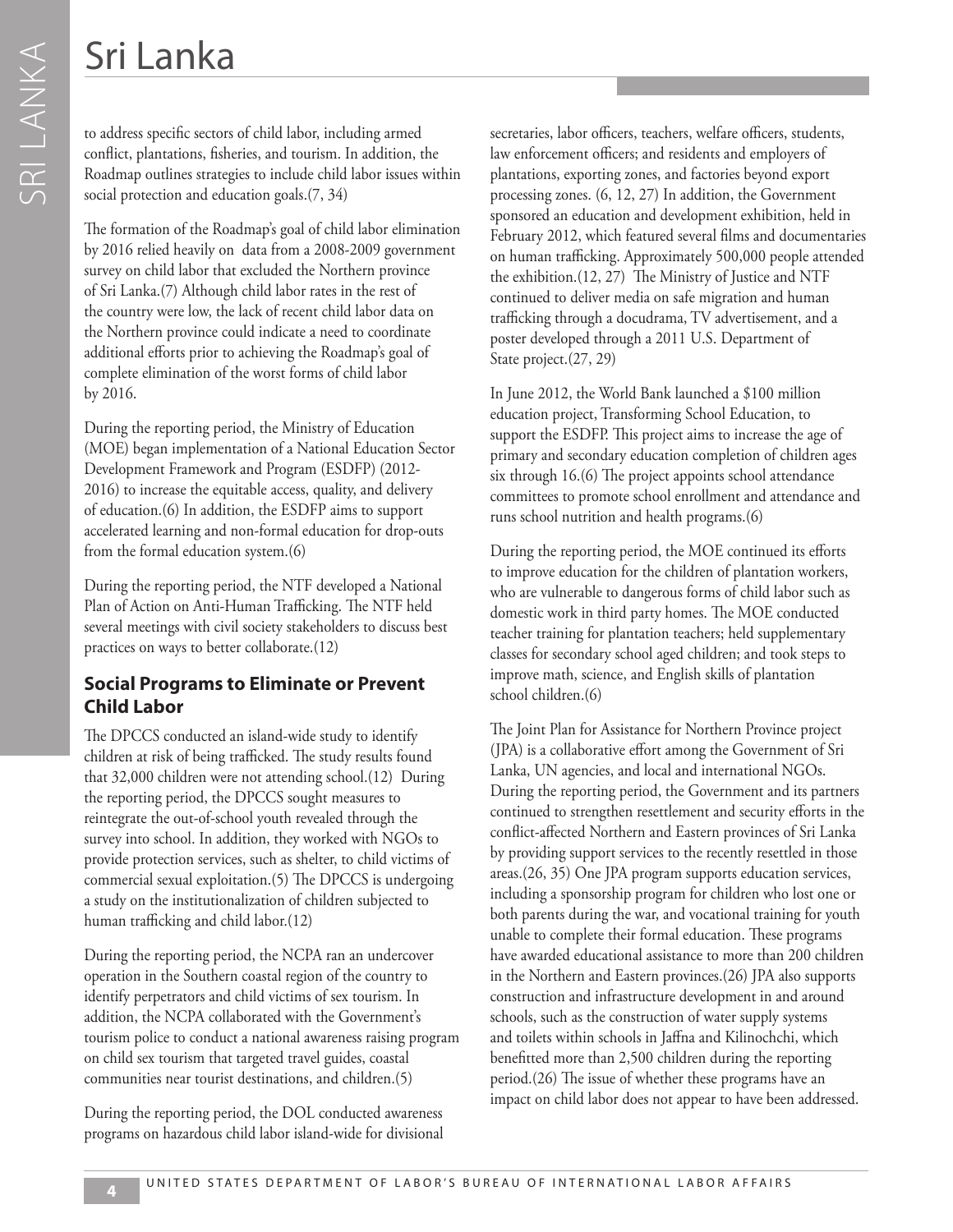**RILANKA** 

## **Based on the reporting above, the following actions would advance the elimination of the worst forms of child labor in Sri Lanka:**

| <b>Area</b>                                                                                                                                                                                      | <b>Suggested Actions</b>                                                                                          | <b>Year(s) Action</b><br><b>Recommended</b> |
|--------------------------------------------------------------------------------------------------------------------------------------------------------------------------------------------------|-------------------------------------------------------------------------------------------------------------------|---------------------------------------------|
| Laws and<br>Regulations                                                                                                                                                                          | Create protections for children engaged in domestic service.                                                      | 2010, 2011, 2012                            |
|                                                                                                                                                                                                  | Ensure all children have access to free compulsory education, as called for by<br>the law.                        | 2012                                        |
| Coordination and<br>Provide additional funding for the NCPA to adequately carry out<br>investigations on child trafficking and the commercial sexual exploitation of<br>Enforcement<br>children. |                                                                                                                   | 2011, 2012                                  |
|                                                                                                                                                                                                  | Prosecute individuals who have violated laws related to children's<br>exploitation in the armed conflict.         | 2009, 2010, 2011,<br>2012                   |
|                                                                                                                                                                                                  | Provide labor officers with training on approaches to identifying children<br>engaged in hazardous occupations.   | 2012                                        |
|                                                                                                                                                                                                  | Provide adequate resources for the enforcement of child labor and child<br>trafficking laws.                      | 2012                                        |
|                                                                                                                                                                                                  | Provide adequate funding to coordinate planning for the Roadmap for the<br>Elimination of Child Labor.            | 2012                                        |
| Policies                                                                                                                                                                                         | Conduct a child labor assessment in the Northern Sri Lanka province and<br>incorporate findings into the Roadmap. | 2011, 2012                                  |
| Social Programs                                                                                                                                                                                  | Assess the impact that existing programs may have on child labor.                                                 | 2011, 2012                                  |

#### **REFERENCES**

- 1. UNESCO Institute for Statistics. *Gross intake ratio to the last grade of primary. Total.*; accessed February 4, 2013; http://www.uis.unesco.org/pages/default. aspx?SPSLanguage=EN. Data provided is the gross intake ratio to the last grade of primary school. This measure is a proxy measure for primary completion. For more information, please see the "Children's Work and Education Statistics: Sources and Definitions" section of this report.
- 2. UCW. *Analysis of Child Economic Activity and School Attendance Statistics from National Household or Child Labor Surveys*. February 5, 2013. Reliable statistical data on the worst forms of child labor are especially difficult to collect given the often hidden or illegal nature of the worst forms. As a result, statistics on children's work in general are reported in this chart, which may or may not include the worst forms of child labor. For more information on sources used, the definition of working children and other indicators used in this report, please see the "Children's Work and Education Statistics: Sources and Definitions" section of this report.
- 3. International Trade Union Confederation. *Internationally Recognised Core Labour Standards in Sri Lanka: Report for the WTO General Council Review of the Trade Policies of Sri Lanka*. Geneva; November 3 and 5, 2010. http://www.ituc-csi.org/ IMG/pdf/Sri\_Lanka\_WTO\_Report\_2010.pdf.
- 4. U.S. Embassy- Colombo. *reporting, January 26, 2012*.
- 5. U.S. Department of State. Sri Lanka In: *Country Reports on Human Rights Practices- 2012* Washington, DC; April 19, 2013; http://www.state.gov/j/drl/rls/ hrrpt/humanrightsreport/index.htm?year=2012&dlid=204411.
- 6. U.S. Embassy- Colombo. *reporting, March 13, 2013*.
- 7. Government of Sri Lanka. *Sri Lanka's Roadmap 2016 on the Worst Forms of Child Labour*. Geneva, Ministry of Labour Relations and Productivity Promotion; 2010. http://www.ilo.org/ipecinfo/product/viewProduct.do?productId=14876.
- 8. International Labour Office. *Farming*, International Labour Organization, [online] January 31, 2012 [cited November 2, 2012]; http://www.ilo.org/ipec/ areas/Agriculture/WCMS\_172416/lang--en/index.htm.
- 9. International Labour Office. *Children in hazardous work: What we know, what we need to do.* Geneva, International Labour Organization; 2011. http://www.ilo.org/ wcmsp5/groups/public/---dgreports/---dcomm/---publ/documents/publication/ wcms 155428.pdf. While country-specific information on the dangers children face in agriculture is not available, research studies and other reports have documented the dangerous nature of tasks in agriculture and their accompanying occupational exposures, injuries and potential health consequences to children working in the sector.
- 10. U.S. Department of State. Sri Lanka. In: *Trafficking in Persons Report-2012*. Washington, DC; June 19, 2012; http://www.state.gov/documents/ organization/192597.pdf.
- 11. ILO Committee of Experts. Individual Observation concerning Worst Forms of Child Labour Convention, 1999 (No. 182) Sri Lanka (ratification: 2001) Published: 2012; November 9, 2012; http://www.ilo.org/dyn/normlex/en/ f?p=1000:20010:0::NO:::.
- 12. U.S. Embassy- Colombo. *reporting, March 7, 2013*.
- 13. U.S. Embassy- Colombo. *reporting, January 19, 2011*.
- 14. U.S. Embassy- Colombo. *reporting, February 8, 2010*.
- 15. McBride R. "Education Revitalizes Displaced Communities in Sri Lanka." unicef. org [online] May 4, 2010 [cited February 23, 2011]; http://www.unicef.org/ education/sri\_lanka\_53536.html.